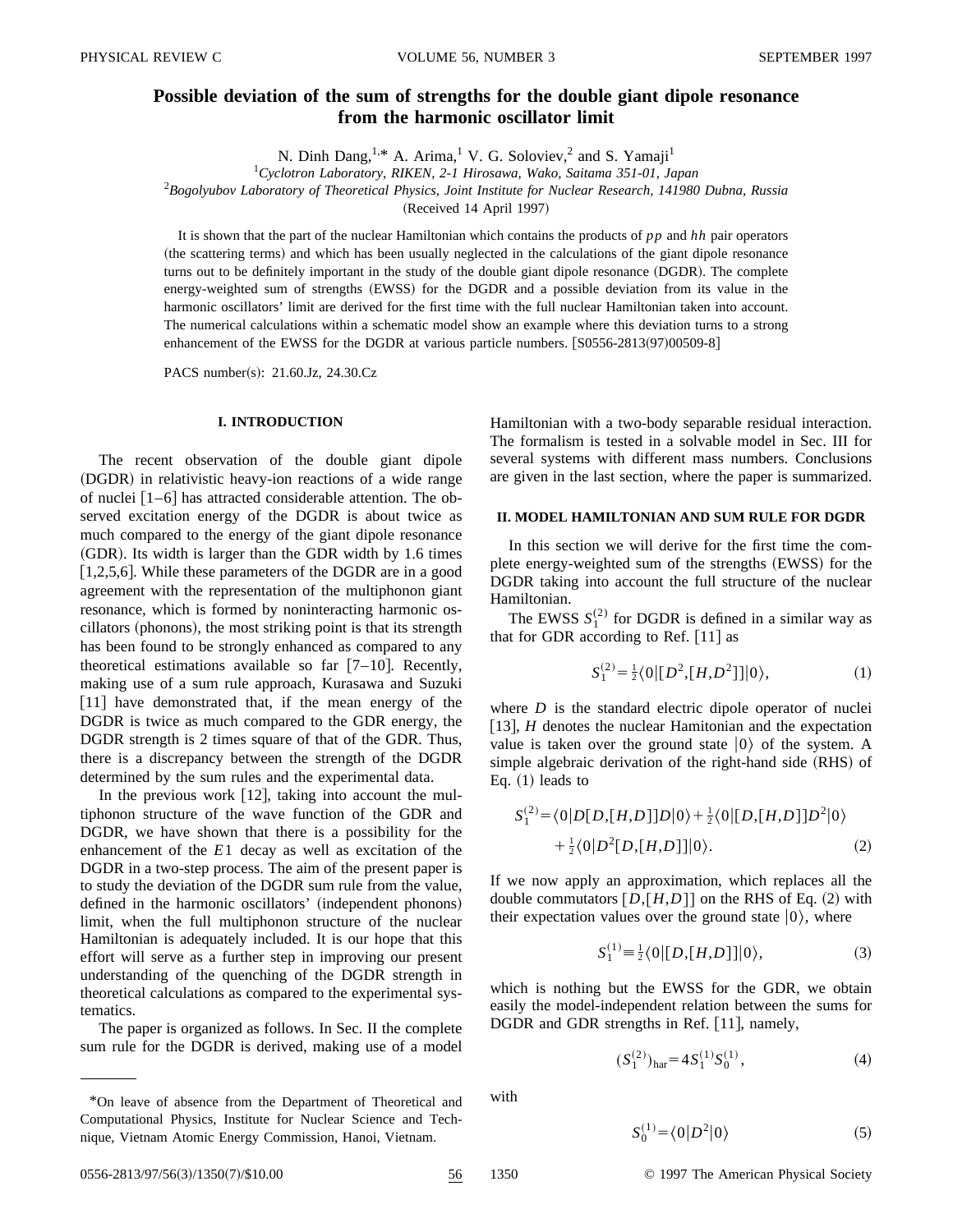being the non-energy-weighted strength for the GDR. The approximated decoupling scheme used in deriving Eq.  $(4)$ , which is well known in the theory of the electron-phonon interaction in the lattice  $[14]$ , is fairly course. In particular, it is insufficient to take into account the correlations between multiphonon configurations, which form the DGDR. As will be seen later, this approximation means that the DGDR is constructed from noninteracting phonons (or independent harmonic oscillators).

A complete relation for the EWSS  $S_1^{(2)}$ , including the contribution which arises from the multiphonon structure of the DGDR, can be derived considering a general nuclear Hamiltonian with two-body interaction. For simplicity, without reducing the generality of the results, we consider a twobody interaction in the separable form

$$
H = \frac{1}{2} \sum_{s} \epsilon_{s} (B_{ss}^{\dagger} + B_{ss}) - \frac{1}{4} k \sum_{k \nmid l'} f_{kl} f_{k'l'} (B_{kl}^{\dagger} + B_{kl})
$$
  
 
$$
\times (B_{k'l'}^{\dagger} + B_{k'l'}).
$$
 (6)

The subscripts  $k, k', l, l'$  in Eq. (6) run over all particle (*p*) and hole (*h*) configurations. Hence the pair operators  $B_{kl}^{\dagger} = a_k^{\dagger} a_l$  represent the *ph*, *pp*, and *hh* pairs accordingly.

The phonon operator, which generates the collective *ph* excitation, is introduced in a standard way as

$$
Q_{\alpha}^{\dagger} = \sum_{ph} \left( X_{ph}^{\alpha} B_{ph}^{\dagger} - Y_{ph}^{\alpha} B_{ph} \right). \tag{7}
$$

Equation  $(7)$  and its adjoint can be inverted to give

$$
B_{ph}^{\dagger} = \sum_{\alpha} (X_{ph}^{\alpha} Q_{\alpha}^{\dagger} + Y_{ph}^{\alpha} Q_{\alpha}).
$$
 (8)

Using Eq.  $(8)$ , any one-body operator, including the dipole one *D*, can be expressed in terms of the phonon operators  $Q_{\alpha}^{\dagger}$ and  $Q_{\alpha}$  as

$$
D = \sum_{\alpha} \mathcal{M}_{\alpha} (Q_{\alpha}^{\dagger} + Q_{\alpha}), \tag{9}
$$

$$
\mathcal{M}_{\alpha} = \sum_{ph} F_{ph}(X_{ph}^{\alpha} + Y_{ph}^{\alpha}),
$$

where  $F_{ph}$  is the matrix element for the electric transition from the ground state to the state with multipolarity  $\lambda$  and parity  $\pi$ . For the *E*1 transitions one has  $\lambda^{\pi}=1^{-}$ . Equation (8) also allows us to transform all the *ph* pair operators  $B_{ph}^{\dagger}$ and  $B_{ph}$  in the two-body interaction part of the Hamiltonian in Eq. (6) into the phonon ones  $Q_{\alpha}^{\dagger}$  and  $Q_{\alpha}$ . The Hamiltonian can be then expressed in terms of three parts  $H<sub>O</sub>$ ,  $H_{QB}$ , and  $H_{BB}$ , which we are going to analyze below.

The part  $H<sub>O</sub>$  consists of only phonon operators and can be diagonalized within the random-phase approximation (RPA). The RPA solution yields the phonon energy  $\omega_{\alpha}$ , and the RPA amplitudes  $X_{ph}^{\alpha}$  and  $Y_{ph}^{\alpha}$  of the *ph* excitation, generated by the phonon operator  $Q_{\alpha}^{\dagger}$  in Eq. (7), when it acts on the ground state  $|0\rangle$  of an even-even nucleus, which serves as the phonon vacuum:

$$
Q_{\alpha}|0\rangle = 0.\tag{10}
$$

Therefore the part  $H<sub>O</sub>$  can be represented as

$$
H_{Q} = \sum_{\alpha} \omega_{\alpha} Q_{\alpha}^{\dagger} Q_{\alpha}, \qquad (11)
$$

which is a sum of independent harmonic oscillators with frequencies  $\omega_{\alpha}$ .

The part  $H_{QB}$  is a sum of terms, which are proportional to  $(Q_{\alpha}^{\dagger} + Q_{\alpha})(B_{ss'}^{\dagger} + B_{ss'})$  + H.c., where {ss'} denotes the indices of a particle-particle or a hole-hole pair:  $\{ss'\} = \{pp'\}$ and  $\{hh'\}$ . Using the exact commutation relations

$$
[Q_{\alpha}, B_{pp'}^{\dagger}] = \sum_{\beta h_1} [U_{ph_1p'h_1}^{\alpha\beta} Q_{\beta} + V_{ph_1p'h_1}^{\alpha\beta} Q_{\beta}^{\dagger}], \quad (12)
$$

$$
[Q_{\alpha}, B_{hh'}^{\dagger}] = -\sum_{\beta p_1} \left[ \mathcal{U}_{p_1 h' p_1 h}^{\alpha \beta} Q_{\beta} + \mathcal{V}_{p_1 h' p_1 h}^{\alpha \beta} Q_{\beta}^{\dagger} \right], \quad (13)
$$

with

$$
\mathcal{U}^{\alpha\beta}_{php'h'} = X^{\alpha}_{ph} X^{\beta}_{p'h'} + Y^{\beta}_{ph} Y^{\alpha}_{p'h'},
$$
  

$$
\mathcal{V}^{\alpha\beta}_{php'h'} = -(X^{\alpha}_{ph} Y^{\beta}_{p'h'} + X^{\beta}_{ph} Y^{\alpha}_{p'h'}),
$$
 (14)

and their adjoints, it is easy to see that

$$
\langle 0|[D,[H_{QB},D]]|0\rangle=0,\qquad(15)
$$

$$
\langle 0 | [D^2, [H_{QB}, D^2]] | 0 \rangle = 0. \tag{16}
$$

Equations  $(15)$  and  $(16)$  can also be obtained using the expansion of  $B_{ss}^{\dagger}$ , in terms of products of even numbers of  $ph$  pair operators  $B_{ph}^{\dagger}$  and  $B_{ph}$ . The lowest-order terms of this expansion can be found in Ref.  $[15]$ . Therefore, the LHS of Eqs.  $(15)$  and  $(16)$  is always the expectation value of odd numbers of phonon operators over the phonon vacuum and, hence, always vanishes.

The last part  $H_{BB}$  can rewritten as

$$
H_{BB} = \sum_{pp'hh'} \overline{V}_{pp',hh'} B_{pp'}^{\dagger} B_{hh'}^{\dagger} + \sum_{p_1p'_1p_2p'_2} V_{p_1p'_1,p_2p'_2} B_{p_1p'_1}^{\dagger} B_{p_2p'_2}^{\dagger} + \sum_{h_1h'_1h_2h'_2} V_{h_1h'_1,h_2h'_2} B_{h_1h'_1}^{\dagger} B_{h_2h'_2}^{\dagger},
$$
 (17)

where

$$
V_{p_1p'_1, p_2p'_2} = \frac{1}{4} f_{p_1p'_1} f_{p_2p'_2}, \quad V_{h_1h'_1, h_2h'_2} = \frac{1}{4} f_{h_1h'_1} f_{h_2h'_2},
$$
  

$$
V_{pp', hh'} = \frac{1}{4} f_{pp'} f_{hh'}, \quad \overline{V}_{kl,k'l'} = V_{kl,k'l'} + V_{k'l',kl}.
$$
 (18)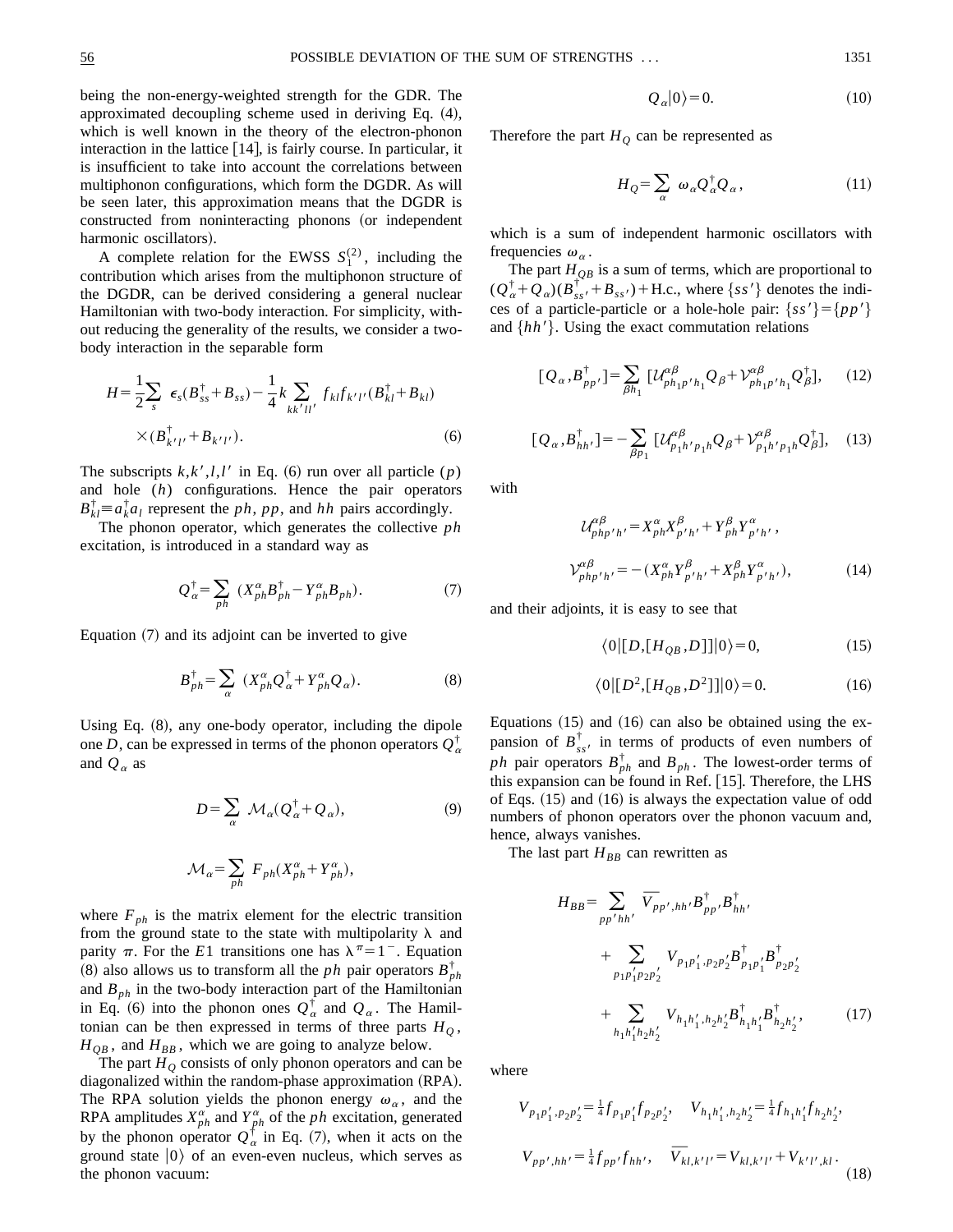Applying the exact commutation relations in Eqs.  $(12)$  and  $(13)$ , we calculate the expectation value of the double commutator  $\langle 0|[D,[H_{BB}, D]]|0 \rangle$  as

$$
\langle 0|[D,[H_{BB},D]]|0\rangle = \langle 0|[D,[H_{BB}^{(1)},D]]|0\rangle
$$

$$
+ \langle 0|[D,[H_{BB}^{(2)},D]]|0\rangle. \quad (19)
$$

$$
\langle 0|[D,[H_{BB}^{(1)}, D]]|0\rangle
$$
  
\n
$$
=2\sum_{\alpha\alpha'}\mathcal{M}_{\alpha'}\sum_{pp'hh' \beta}\left[\mathcal{F}_{php'h}^{\alpha\beta}\sum_{p_1p'_1}V_{pp',p_1p'_1}\mathcal{F}_{p'_1h'p_1h'}^{\alpha'\beta'}\right]
$$
  
\n
$$
+\mathcal{F}_{ph'ph}^{\alpha\beta}\sum_{h_1h'_1}V_{hh',h_1h'_1}\mathcal{F}_{p'h_1p'h'_1}^{\alpha'\beta}
$$
  
\n
$$
-\overline{V}_{pp',hh'}\sum_{p_1h_1}\mathcal{F}_{ph_1p'h_1}^{\alpha\beta}\mathcal{F}_{p_1h_1h'_1}^{\alpha'\beta}\left.\right],
$$
\n(20)

The first term on the RHS of Eq.  $(19)$  is equal to

while the double commutator in the second term is

$$
[D,[H_{BB}^{(2)},D]] = \sum_{\alpha\beta} \mathcal{M}_{\alpha} \mathcal{M}_{\beta} \Bigg\{ \sum_{pp'hh'} \overline{V}_{pp',hh'} \Bigg[ \sum_{h_1} (\mathcal{F}_{p'h_1ph_1}^{\alpha\beta} + \mathcal{F}_{ph_1p'h_1}^{\alpha\beta}) B_{hh'}^{\dagger} - \sum_{p_1} (\mathcal{F}_{p_1hp_1h'}^{\alpha\beta} + \mathcal{F}_{ph_1p'h_1}^{\alpha\beta}) B_{pp'}^{\dagger} \Bigg] + \sum_{pp'p_1p'_1} V_{pp',p_1p'_1} \sum_{h_1} [(\mathcal{F}_{p'h_1ph_1}^{\alpha\beta} + \mathcal{F}_{ph_1p'h_1}^{\alpha\beta}) B_{p_1p'_1}^{\dagger} + (\mathcal{F}_{p'h_1p'h_1}^{\alpha\beta} + \mathcal{F}_{p+h_1p'h_1}^{\alpha\beta}) B_{pp'}^{\dagger} ] - \sum_{hh'h_1h_1h_1'} V_{hh',h_1h_1'} \sum_{p_1} [(\mathcal{F}_{p_1hp_1h'}^{\alpha\beta} + \mathcal{F}_{p_1h'p_1h}^{\alpha\beta}) B_{h_1h_1'}^{\dagger} + (\mathcal{F}_{p_1h_1p_1h_1'}^{\alpha\beta} + \mathcal{F}_{p_1h'p_1h_1}^{\alpha\beta}) B_{hh'}^{\dagger} ] \Bigg\}.
$$
 (21)

In Eqs.  $(20)$  and  $(21)$  we introduce the shorthand notation

$$
\mathcal{F}_{ph,p'h'}^{\alpha\beta} = \mathcal{U}_{php'h'}^{\alpha\beta} + \mathcal{V}_{p'h'ph}^{\alpha\beta},\tag{22}
$$

with  $\mathcal{U}_{php'h}^{\alpha\beta}$  and  $\mathcal{V}_{p'h'ph}^{\alpha\beta}$  defined in Eqs. (14).

We now see that Eq.  $(20)$  can be combined with the expectation value of the double commutator  $\langle 0|[D,[H_O,D]]|0\rangle$  for the harmonic oscillators' part *H*<sub>Q</sub> in Eq.  $(11)$  in calculating the EWSS as

$$
\langle 0|[D,[H_{Q}+H_{BB}^{(1)},D]]|0\rangle
$$
  
\n
$$
=2\sum_{\alpha\alpha'}\mathcal{M}_{\alpha'}\left[\omega_{\alpha}\delta_{\alpha\alpha'}\right]
$$
  
\n
$$
+\sum_{pp'p_1p'_1}V_{pp',p_1p'_1}\sum_{\beta hh'}\mathcal{F}_{php'h}^{\alpha\beta}\mathcal{F}_{p'_1h'p_1h'}^{\alpha'\beta'}
$$
  
\n
$$
+\sum_{hh'h_1h'_1}V_{hh',h_1h'_1}\sum_{\beta pp'}\mathcal{F}_{ph'ph}^{\alpha\beta}\mathcal{F}_{p'h_1p'h'_1}^{\alpha'\beta}
$$
  
\n
$$
-\sum_{pp',hh'}\overline{V}_{pp',hh'}\sum_{\beta p_1h_1}\mathcal{F}_{ph_1p'h_1}^{\alpha\beta}\mathcal{F}_{p_1h_1h'_1}^{\alpha'\beta}.
$$
 (23)

It is well known that the expectation value of the double commutator on the LHS of Eq.  $(23)$  for the electric dipole operator *D* is model independent and equal to twice of the Thomas-Reich-Kuhn (TRK) sum rule *NZ*/*A* [13]. Thus, the part  $H_{BB}^{(1)}$  of the Hamiltonian is included to improve the RPA energy. This can be clearly seen in the diagonal approximation of Eq. (23) ( $\alpha = \alpha'$ ),

$$
\langle 0 | [D, [H_Q + H_{BB}^{(1)}, D]] | 0 \rangle = 2 \sum_{\alpha} \mathcal{M}_{\alpha}^2 \widetilde{\omega}_{\alpha}, \qquad (24)
$$

where the renormalized phonon energy  $\tilde{\omega}_\alpha$  is

$$
\widetilde{\omega}_{\alpha} = \omega_{\alpha} + \Delta \omega_{\alpha},
$$
\n
$$
\Delta \omega_{\alpha} = \sum_{pp'hh'} \left[ \sum_{p_1p'_1} V_{pp',p_1p'_1} \mathcal{F}_{php'h'}^{\alpha\beta} \mathcal{F}_{p'_1h'p_1h'}^{\alpha\beta} + \sum_{h_1h'_1} V_{hh',h_1h'_1} \mathcal{F}_{ph'ph'ph}^{\alpha\beta} \mathcal{F}_{p'h_1p'h'_1}^{\alpha\beta} - \overline{V}_{pp',hh'} \sum_{p_1h_1} \mathcal{F}_{ph_1p'h_1}^{\alpha\beta} \mathcal{F}_{p'h_1p'h_1}^{\alpha\beta} \right].
$$
\n(25)

The estimation within the perturbation theory in Ref.  $[16]$ has shown that the correction  $\Delta \omega_\alpha$  due to the part  $H_{BB}^{(1)}$  is noticeable only for low-lying collective states in nuclei, which belong to the transitional region form spherical to deformed nuclei. In the region of GDR and DGDR this correction is expected to be small.

The most important part, which will be shown in the present paper to affect strongly the DGDR sum rule, comes from  $H_{BB}^{(2)}$  in Eqs. (19) and (21). In the RPA, assuming the validity of the quasiboson approximation  $(QBA)$ 

$$
\langle 0|B_{pp'}^{\dagger}|0\rangle \approx 0, \quad \langle 0|B_{hh'}^{\dagger}|0\rangle \approx 0, \tag{26}
$$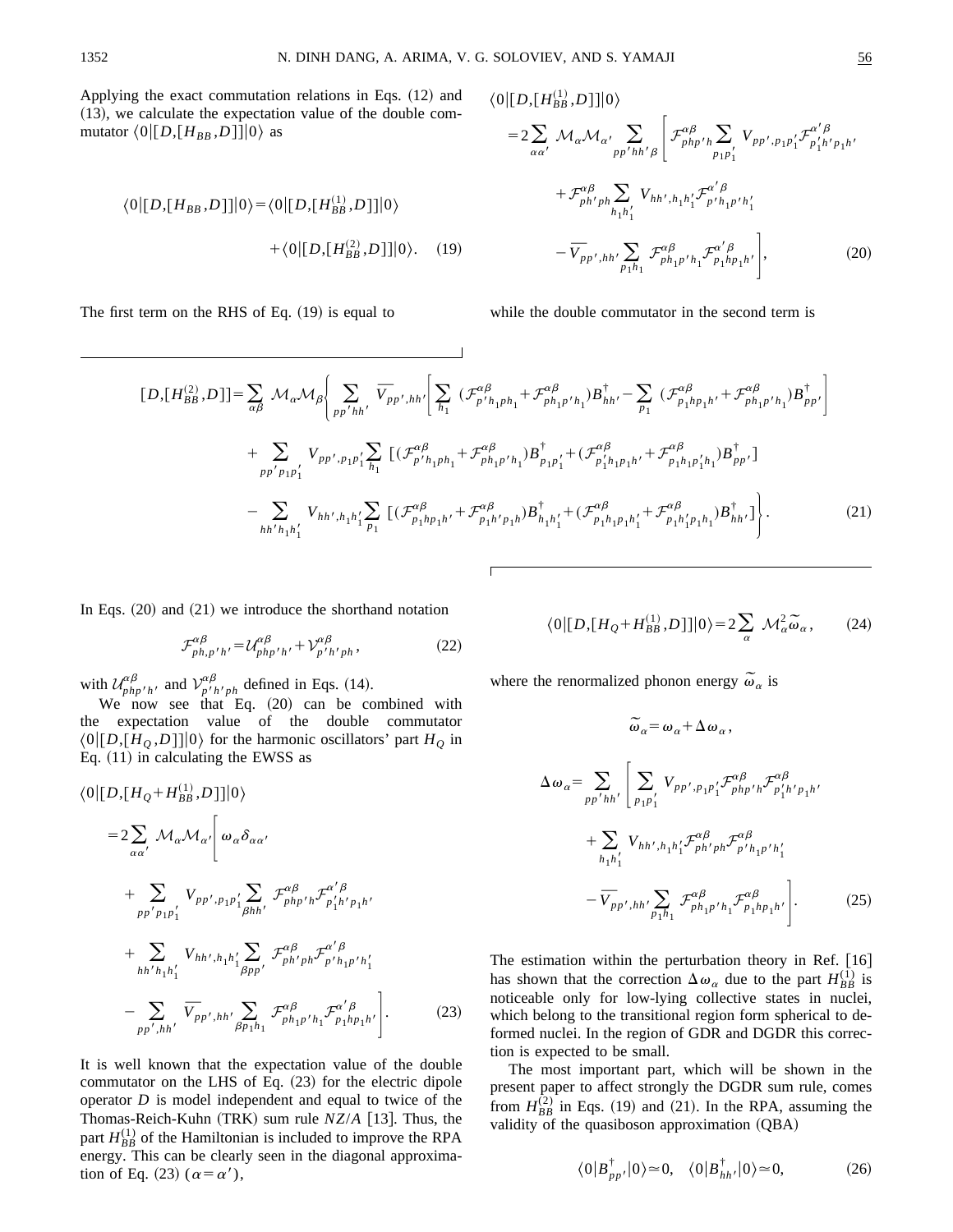the expectation value of the double commutator in Eq.  $(21)$ over the ground state in Eq.  $(10)$  the second term at the RHS of Eq.  $(19)$ ] vanishes. This feature together with the small contribution of the part  $H_{BB}^{(1)}$ , mentioned above, is the reason why the part  $H_{BB}$  of the Hamiltonian was usually neglected in all the calculations of the GDR and other single-phonon giant resonances such as giant quadrupole resonances, etc. [18]. Doing so and taking into account Eq.  $(15)$ , one would have, in this approximation,

$$
\langle 0|[D,[D,H]]|0\rangle \approx \langle 0|[D,[D,H_Q]]|0\rangle,
$$
  

$$
\langle 0|[D^2,[D^2,H]]|0\rangle \approx \langle 0|[D^2,[D^2,H_Q]]|0\rangle, \qquad (27)
$$

and the sum rule constraint in Eq.  $(4)$  would hold. This would mean that the effects given by the total nuclear Hamiltonian on the EWSS for the DGDR were the same as those given by its harmonic part. However, while in studying the GDR the part  $H_{BB}$  could be neglected also because it consists of terms of higher order in the number of phonon operators (four and higher) as compared to  $H_Q$  and  $H_{QB}$  in the boson expansion, it must be taken into account in the study of the DGDR and other multiphonon resonances. The reason is in studying the DGDR the contribution of three-phonon (and higher) terms and their interference with one- and twophonon terms in the wave function of the DGDR state become decisively important  $[12]$ . These terms have the same order of phonon numbers as compared to the part  $H_{BB}$ , and hence the effect of the latter can be no more neglected in principle. The renormalized RPA, which includes the ground-state correlations beyond the RPA (see, e.g., Ref.  $[15]$ , allows an evaluation of the expectation values on the LHS of Eqs.  $(26)$  in the diagonal approximation, but not for expectation value of the double commutator  $\langle 0|[D^2,[H^{(2)}_{BB}, D^2]]|0\rangle$ . We shall show in the following that  $\langle 0|[D^2,[H_{BB}^{(2)}, D^2]]|0\rangle$  is not zero even within the QBA.

Taking into account the renormalization in Eqs.  $(23)$ –  $(25)$ , together with Eqs.  $(4)$  and  $(16)$ , we can write the complete EWSS for the DGDR in Eq.  $(1)$  in the form

$$
S_1^{(2)} = (\tilde{S}_1^{(2)})_{\text{har}} + \Delta S_1^{(2)}, \tag{28}
$$

where the tilde means that in the sum  $(S_1^{(2)})_{\text{har}}$  in the harmonic limit  $[Eq. (4)]$  is evaluated with the renormalized phononce mint [Eq. (4)] is evaluated with the renormanced pho-<br>non energy  $\tilde{\omega}_\alpha$  [Eqs. (23)–(25)]. The deviation  $\Delta S_1^{(2)}$  from the value  $(\bar{S}_1^{(2)})_{\text{har}}$  is equal to

$$
\Delta S_1^{(2)} = \langle 0 | [D^2, [H_{BB}^{(2)}, D^2]]] | 0 \rangle = \langle 0 | D [D, [H_{BB}^{(2)}, D]]] D | 0 \rangle \n+ \langle 0 | D^2 [D, [H_{BB}^{(2)}, D]]] | 0 \rangle \n+ \langle 0 | [D, [H_{BB}^{(2)}, D]]] D^2 | 0 \rangle.
$$
\n(29)

Using Eqs.  $(9)$  and  $(21)$ , it follows that the last two terms on the RHS of Eq.  $(29)$  vanish in the QBA [Eq.  $(26)$ ], while the first term can be calculated exactly, applying the commutation relations in Eqs.  $(12)$  and  $(13)$ . The result yields

$$
\Delta S_{1}^{(2)} = \sum_{\alpha\alpha'\beta\beta'} M_{\alpha} M_{\alpha'} M_{\beta} M_{\beta'} \Bigg\{ \sum_{p_{1}p'_{1}h_{1}h'_{1}} \Bigg[ \sum_{p_{1}p'_{1}h_{1}h'_{1}} \overline{V}_{p_{1}} \overline{V}_{p_{1}} \overline{V}_{p_{1}} \overline{V}_{p_{1}} \overline{V}_{p_{1}} \overline{V}_{p_{1}} \overline{V}_{p_{1}} \overline{V}_{p_{1}} \overline{V}_{p_{1}} \overline{V}_{p_{1}} \overline{V}_{p_{1}} \overline{V}_{p_{1}} \overline{V}_{p_{1}} \overline{V}_{p_{1}} \overline{V}_{p_{1}} \overline{V}_{p_{1}} \overline{V}_{p_{1}} \overline{V}_{p_{1}} \overline{V}_{p_{1}} \overline{V}_{p_{1}} \overline{V}_{p_{1}} \overline{V}_{p_{1}} \overline{V}_{p_{1}} \overline{V}_{p_{1}} \overline{V}_{p_{1}} \overline{V}_{p_{1}} \overline{V}_{p_{1}} \overline{V}_{p_{1}} \overline{V}_{p_{1}} \overline{V}_{p_{1}} \overline{V}_{p_{1}} \overline{V}_{p_{1}} \overline{V}_{p_{1}} \overline{V}_{p_{1}} \overline{V}_{p_{1}} \overline{V}_{p_{1}} \overline{V}_{p_{1}} \overline{V}_{p_{1}} \overline{V}_{p_{1}} \overline{V}_{p_{1}} \overline{V}_{p_{1}} \overline{V}_{p_{1}} \overline{V}_{p_{1}} \overline{V}_{p_{1}} \overline{V}_{p_{1}} \overline{V}_{p_{1}} \overline{V}_{p_{1}} \overline{V}_{p_{1}} \overline{V}_{p_{1}} \overline{V}_{p_{1}} \overline{V}_{p_{1}} \overline{V}_{p_{1}} \overline{V}_{p_{1}} \overline{V}_{p_{1}} \overline{V}_{p_{1}} \overline{V}_{p_{1}} \overline{V}_{p_{1}} \overline{V}_{p_{1}} \overline{V}_{p_{1}} \overline{V}_{p_{1}} \overline{V}_{p_{1}} \overline{V}_{p_{1}} \overline{V}_{p_{1}} \overline{V}_{p_{1}} \overline{V}_{p_{1}} \overline{V}_{p_{1}} \overline{V}_{
$$

 $\overline{\phantom{a}}$ 

Thus, we have shown that there is a finite deviation  $\Delta S_1^{(2)}$ from the value in the harmonic limit  $(\bar{S}_1^{(2)})_{\text{har}}$  for the EWSS of the DGDR, and this deviation arises from the part  $H_{BB}^{(2)}$ , even though the latter does not contribute in the EWSS for the GDR. It is worth noticing that, although the three last terms on the RHS of Eqs.  $(23)$ ,  $(25)$ , and  $(30)$  are noncohererms on the KHS of Eqs. (25), (25), and (50) are nonconer-<br>ent sums, Eq. (30) contains the interaction  $\overline{V}$  instead of *V*. Numerical calculations in Ref.  $[17]$  showed that noncoherent sums can be small in several cases, depending on the effective interaction. In the next section we will see how varying the interaction parameter can affect the quantity in Eq.  $(30)$ in a simplified schematic model.

#### **III. RESULTS IN SCHEMATIC MODEL**

The advantage of using the sum rule approach to study the collective properties of complex nuclear systems is well known. As the sum rules do not depend on the detail structure of the single-particle levels and interactions, even simplified schematic models are able to reveal important features when applied to the sum rules. In this section we will estimate the deviation  $\Delta S_1^{(2)}$  in Eq. (30) of the EWSS for the DGDR from its value in the harmonic limit within the framework of a schematic model, where the RPA has the analytical solution.

We notice that the RPA solution for the Hamiltonian in Eq.  $(6)$  is already rather simple as it comes from the dispersion relation  $\lceil 13,18 \rceil$ 

$$
1 - 2k \sum_{ph} \frac{f_{ph}^2(\epsilon_p - \epsilon_h)}{(\epsilon_p - \epsilon_h)^2 - \omega^2} = 0.
$$
 (31)

Let us study it more closely in the degenerate case, putting all  $(\epsilon_p - \epsilon_h) = \epsilon$  and all the matrix elements  $f_{ph} = f$ ,  $f_{pp'}=f_1$ , and  $f_{hh'}=f_2$  with a degeneracy  $\Omega = N$ , where *N* is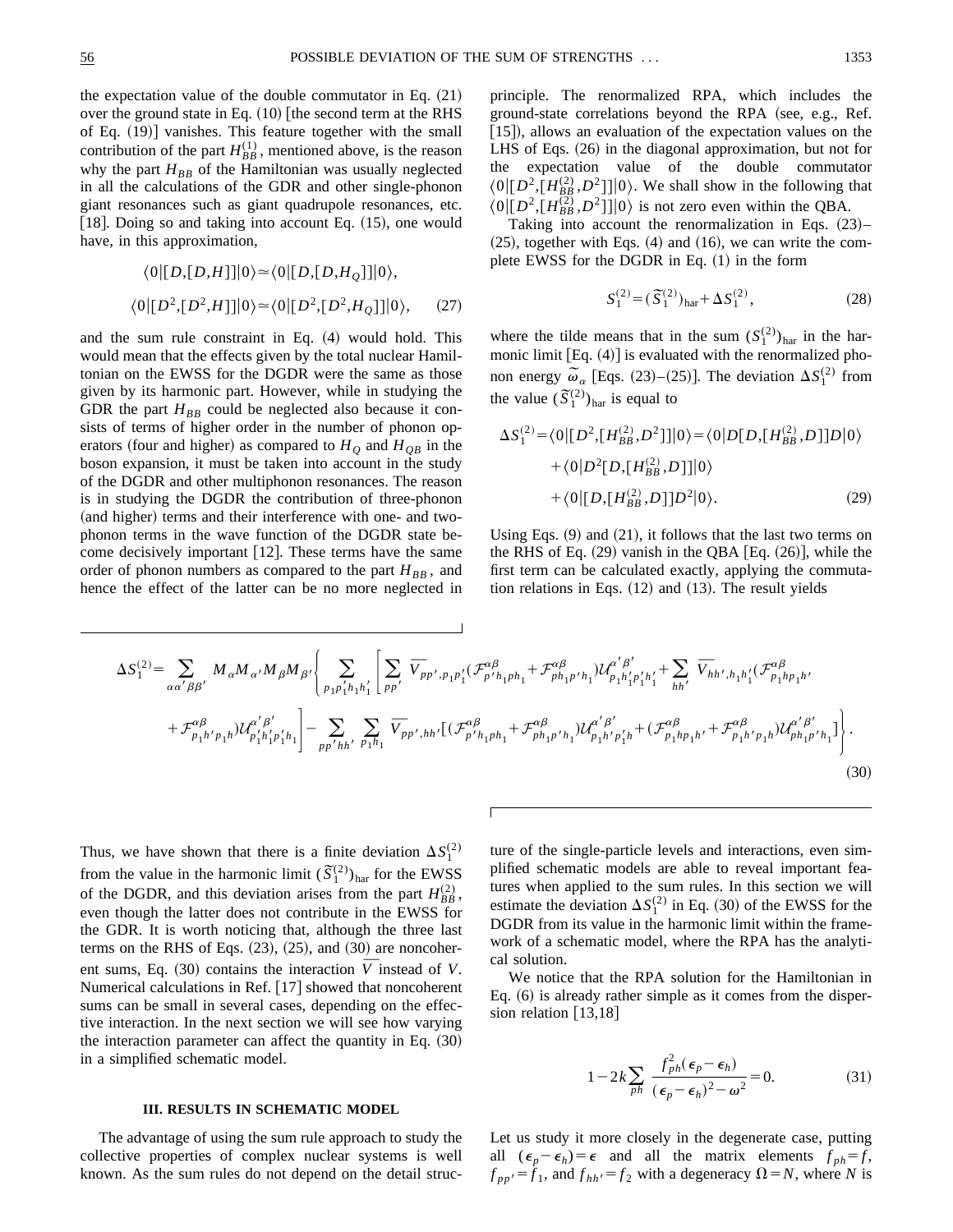| Ω   | TRK sum rule | $\epsilon$ (MeV) | $F$ (MeV) | $V_1 - V$ (MeV)      |
|-----|--------------|------------------|-----------|----------------------|
| 40  | 5.0          | 10.0             | 0.11      | $5.0 \times 10^{-3}$ |
| 136 | 16.28        | 7.0              | 0.13      | $4.0 \times 10^{-3}$ |
| 208 | 24.84        | 6.0              | 0.14      | $1.0 \times 10^{-3}$ |

TABLE I. Parameters of the schematic model at several  $\Omega$ .

the particle number. The *X* and *Y* amplitudes of the phonon operator in Eq.  $(7)$  have a very simple form in this schematic model:

$$
X = \frac{1}{2} \frac{(\epsilon + \omega)}{\sqrt{\Omega \epsilon \omega}}, \quad Y = \frac{1}{2} \frac{(\epsilon - \omega)}{\sqrt{\Omega \epsilon \omega}}.
$$
 (32)

The phonon energy and its renormalized value in Eq.  $(25)$ are

$$
\omega = \epsilon \sqrt{1 + 8 \frac{\Omega V_{ph}}{\epsilon}},\tag{33}
$$

where  $V_{ph} = -\frac{1}{4}kf^2$  and

$$
\widetilde{\omega} = \omega + 2\Omega^2 (V_1 - V)(X + Y)^2, \tag{34}
$$

where  $V_1 = -\frac{1}{8}k(f_1^2 + f_2^2)$  and  $V = -\frac{1}{4}kf_1f_2$ , respectively. The difference  $V_1 - V$  is equal to  $-\frac{1}{8}k(f_1 - f_2)^2$ . Therefore  $V_1$ <sup>*V*</sup> is always positive provided  $f_1 \neq f_2$  since  $k$  < 0 for the GDR. Here the completeness relations of the *X* and *Y* amplitudes give a  $\Omega^2$  factor instead of  $\Omega^3$  in this case, but this is not the case for the complete sum of the DGDR strengths below due to different indices in Eq.  $(30)$ .

The EWSS for the DGDR in the harmonic limit defined in Eq.  $(4)$  becomes

$$
(S_1^{(2)})har = 4 \omega \mathcal{M}^4,
$$
 (35)

with the EWSS, for the GDR,

$$
S_1^{(1)} = \omega \mathcal{M}^2. \tag{36}
$$

The complete EWSS for the DGDR in Eq.  $(28)$  becomes

$$
S_1^{(2)} = 4\mathcal{M}^4 \{ \omega + 2\Omega^2 (X+Y)^2 (V_1 - V) [1 + \Omega (X^2 + Y^2)] \}.
$$
\n(37)

This sum is greater than its value in the harmonic limit  $(S_1^{(2)})_{\text{har}}$  if  $V_1 > V$ , which is always the case when  $f_1 \neq f_2$ . Thus we have found in this schematic model a possibility for the enhancement of the EWSS for the DGDR as compared to the harmonic limit.

We calculated the energies and EWSS for the GDR and DGDR in Eqs.  $(33)$ – $(37)$  as a function of the interaction parameter  $\Omega V/\epsilon \geq 0$  at various values of  $\Omega$ . The parameters  $\epsilon$  and the matrix element *F* of the dipole operator *D* in Eq.  $(9)$  are adjusted to fulfill the TRK sum rule. For simplicity we also put  $V_{ph} = V$ . The *pp* and *hh* interaction parameter *V*<sub>1</sub> is chosen so that the renormalized phonon energy  $\tilde{\omega}$  does not deviate appreciably from the RPA value  $\omega$  to secure the

small contribution of the part  $H_{BB}^{(1)}$  [16]. The values of these parameters for  $\Omega = 40$ , 136, and 208, which imitate <sup>40</sup>Ca,  $136Xe$ , and  $208Pb$  using the TRK sum rules, are listed in the Table I.

The energy  $\omega$  in Eq. (33) (dotted curves) and its renormalized value  $\tilde{\omega}$  in Eq. (34) (solid curve) are displayed in Fig. 1 for  $\Omega = 40$  and 208 as a function of unitless interaction parameter  $\Omega V/\epsilon$ . The correction due to the term  $H_{BB}^{(1)}$  $[Eq. (24)]$  is small thanks to the parameters selected as in Table I. As a consequence the EWSS for the GDR calculated with the renormalized phonon energy  $\tilde{\omega}$  is slightly greater as compared to that calculated with the energy  $\omega$  and the difference increases with increasing the interaction parameter (Fig. 2). The EWSS for the DGDR calculated with the renormalized phonon energy  $\tilde{\omega}$  and with the part  $H_{BB}^{(2)}$  taken into account in Eq.  $(37)$  (top solid curves in Fig. 2), however, strongly differ from its value in the harmonic oscillators' limit (top dotted curves) especially as a stronger interaction parameter. At the value of  $\Omega V/\epsilon \approx 0.4$ , where  $\omega$  is about the GDR energy the complete EWSS  $S_1^{(2)}$  is about 2.4 times larger than the value  $(S_1^{(2)})_{\text{har}}$  in the harmonic limit for  $\Omega =$ 208 [Fig. 2(b)]. For  $\Omega = 40$  this ratio is about 1.6 [Fig. 2(a)]. From Eq.  $(37)$  it is seen that the deviation from the harmonic limit is a linear function of  $V_1 - V$ . Therefore the larger the difference  $f_1 - f_2$  between *pp* and *hh* matrix elements, the stronger the enhancement will be for the EWSS of the



FIG. 1. Phonon energy  $\omega$  (dotted line) and its renormalized value  $\tilde{\omega}$  due to the part  $H_{BB}^{(1)}$  (solid line) as a function of the interaction parameter  $\Omega V/\epsilon$ .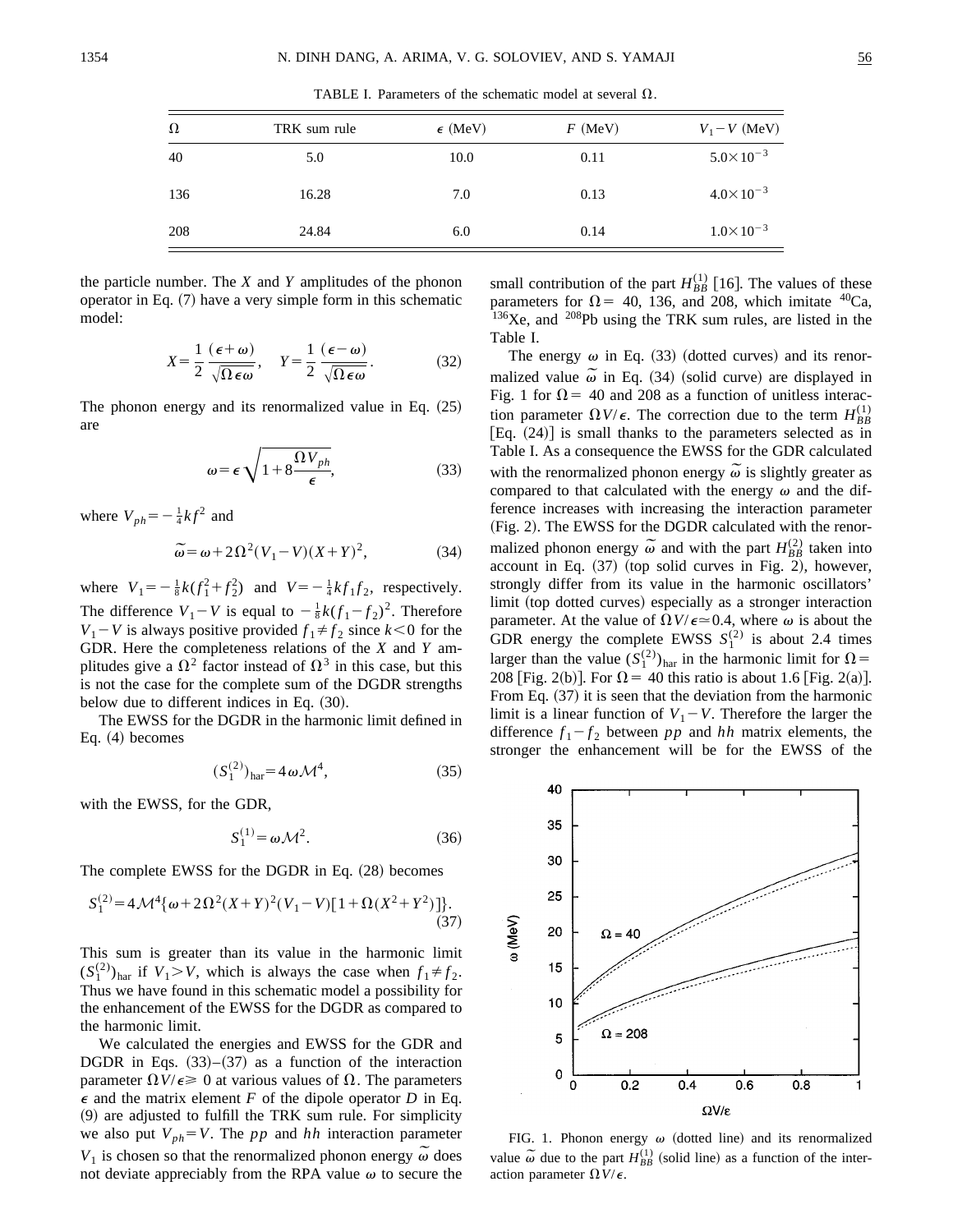

FIG. 2. EWSS  $S_1^{(1)}$  for GDR and  $S_1^{(2)}$  for DGDR at  $\Omega = 40$  (a) and 208 (b). For the  $S_1^{(1)}$  the notation is as in Fig. 1. For  $S_1^{(2)}$  the dotted curves denote the values  $(S_1^{(2)})_{\text{har}}$  in the harmonic limit while the solid curves represent the complete  $S_1^{(2)}$ .

DGDR as compared to its value in the harmonic limit. This feature is clearly seen in Fig. 3, which displays the deviation from the harmonic limit as a function of the difference  $\Omega(V_1 - V)/\epsilon$  for  $\Omega = 40$ .

#### **IV. CONCLUSIONS**

In the present paper we have shown the importance of the part containing the products of the *pp* and *hh* pair operators (the so-called scattering terms) of the nuclear Hamiltonian in calculating the EWSS for the DGDR. This part is known to have a little influence on the phonon energy within the RPA except for only the lowest levels in transitional and deformed nuclei  $[16]$ . In the region of the GDR the contribution of this part is negligible. Therefore it has been neglected in all mi-



FIG. 3. Deviation  $\Delta S_1^{(2)}$  from the harmonic limit ( $\Omega = 40$ ).

croscopic calculations of the GDR so far. It is shown in the present paper that it is no more true in the study of the DGDR. Even though the *pp* and *hh* pair operators cannot be expressed exactly in term of *ph* phonon operators, one can use the exact commutation relations of the former and the latter. The complete EWSS for the DGDR has been derived here for the first time and a possible deviation from the value of this EWSS in the harmonic limit has been found. The formalism has been tested within a framework of a degenerate two-level model, where the RPA has the simplest analytical solution. We found an example when this deviation is quite large and enhances strongly the EWSS for the DGDR at various particle numbers, while the EWSS for the GDR and the GDR energy change only slightly.

The present study, even though with the numerical calculations within a schematic model, shows that it is decisively important to include the full nuclear Hamiltonian in the study of the DGDR because some part of the Hamiltonian, while having a small influence on the GDR, may affect strongly the DGDR characteristics. It also shows that the DGDR is not a superposition of independent harmonic oscillators, but a complex of interacting multiphonon configurations. The latter makes the DGDR properties strongly deviated from the harmonic picture.

### **ACKNOWLEDGMENTS**

The authors are grateful to H. Sagawa (University of Aizu), T. Suzuki (Nihon University), and T. Suzuki (University of Fukui) for fruitful discussions. N.D.D. acknowledges with thanks the financial support of Science and Technology Agency of Japan and the JISTEC, under which this work was done. He is also grateful to the Cyclotron Laboratory of RIKEN for the warm hospitality extended to him during his stay at RIKEN.